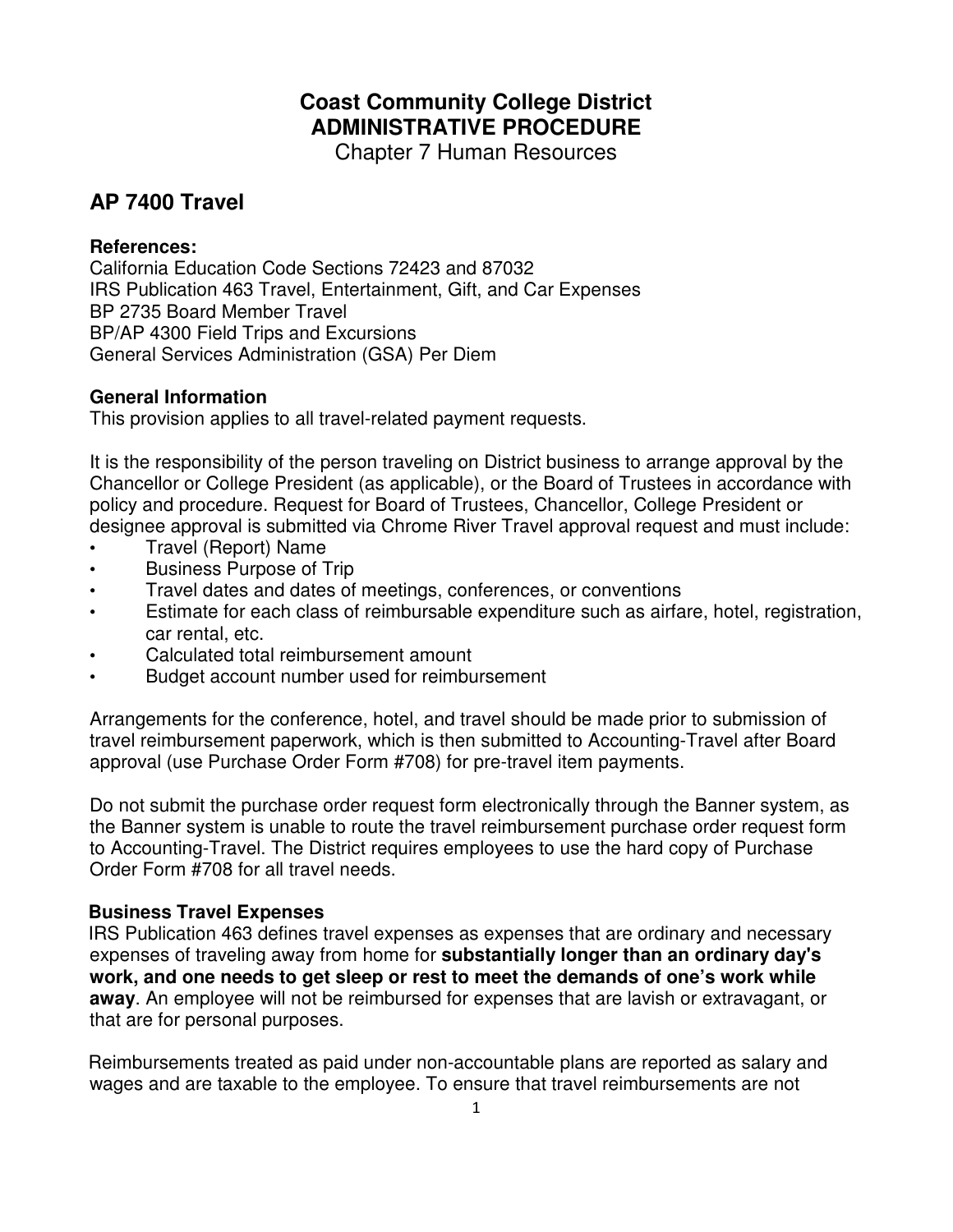taxable income and to keep reimbursements off employee's W-2, the District utilizes an accountable plan for reimbursement purposes. Reimbursements treated as paid under an accountable plan are not reported as pay.

To be an accountable plan, the District must include all of the following rules:

- 1. Expenses must have a business connection; that is, the employee must have paid or incurred expenses while performing services on behalf of the District.
- 2. The employee must adequately account to the District for these expenses within a reasonable period of time.
- 3. The employee must return any excess reimbursement or allowance within a reasonable period of time.

**VENDOR PAYMENTS** (advanced payment of registration and conference fees by District)

# **Conference Registration**

Purchase Order Form #708 shall be submitted to Accounting-Travel at the time of, or after registration, but prior to submission of payment.

The following information must be provided on the purchase order request:

- Vendor Identification:
- Name and address of organization to which the conference registration is mailed.
- State specifically to whom check is payable to (include vendor number if available).

# **Description of event:**

- Name of employee attending conference
- Name of conference
- **Location of conference**
- Date of conference
- Chrome River Control number (listed on Conference Authorization Request Form provided by the Board Office following ratification or approval by the Board of Trustees)
- Employee Identification Number
- Payment deadline for registration
- Approval date by the Board of Trustees or administration

Include supporting documentation (e.g. registration form, conference brochure, etc.). Payment will not be issued without proper supporting documentation. Two sets of supporting documents shall be submitted per person, per control number.

Accounting-Travel will process the properly completed Purchase Order Request Form #708 within ten business days of receipt.

# **Air Travel Procedure and Purchase Order Request**

The Purchase Order Form #708 is submitted to Accounting-Travel, requesting direct payment to the District-approved travel vendor.

Employees traveling outside of the five contiguous Southern California counties (Orange, Los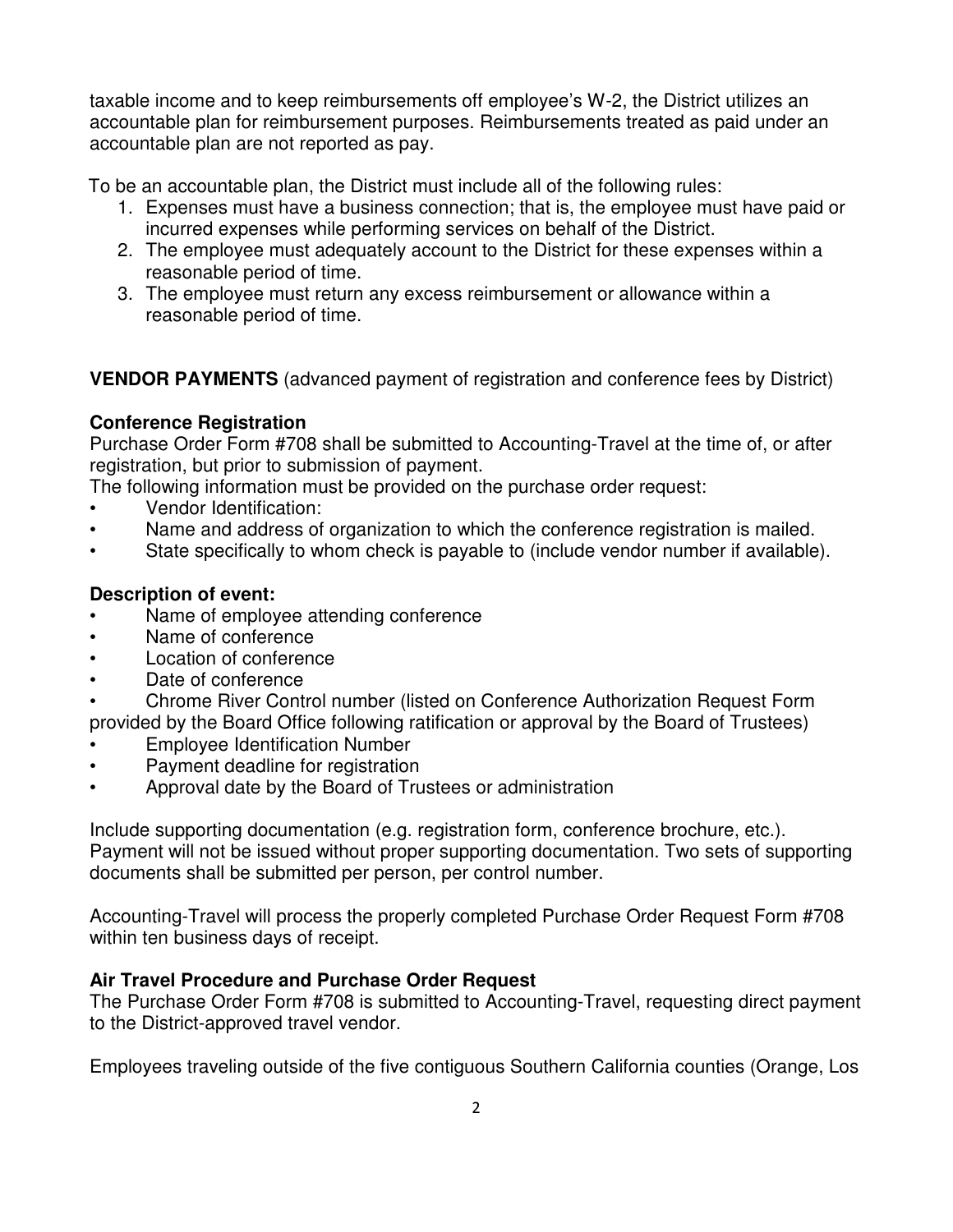Angeles, San Bernardino, Riverside, San Diego) shall use **coach class** (or each airline's **lowest possible** fare category) for travel.

Exceptions to the mode of transportation may be granted on a case-by-case basis by the Chancellor, College President and/or Chief Business Officer at the college.

The following information must be provided on the Purchase Order Form #708:

- 1. Name of Travel Vendor arranging reservations.
- The agent's name making the arrangements
- Agent's telephone number
- Copy of travel itinerary

2. In the description area of the Form:

- Employee name and identification number
- Dates of departure and return
- To/from destination
- Board or Administrative approval date
- Control number provided by the Board Office

Submit the travel agency invoice with Purchase Order Form #708 to Accounting-Travel prior to commencement of travel.

Accounting-Travel will process properly documented purchase order requests within ten business days, and mail the issued payment to the vendor.

# **Allowable Airfare Expenses/Mode of Travel**

Employees are expected to use the most economical mode of transportation that is in the best interest of the District.

The expense of traveling by commercial airline carrier will be allowed on the basis of actual cost. Claims for airplane travel shall be allowed in conformity with the latest published airplane tariffs.

Air travel is limited to flights on scheduled commercial airlines. Air travel expenses paid by an employee or trustee's personal credit card will not be reimbursed until the conclusion of the travel event and only upon submission of detailed, original receipts. Employees may book airfare through District-approved travel vendor in lieu of using personal credit card.

The District will pay for the first checked bag on airline travel.

#### **International Travel**

All employees shall purchase the most economical (refundable or nonrefundable) fare class for air travel which provides for reasonable travel schedule and safe routes. Change fees to existing flight reservations are reimbursable claims if business justification is provided – including proof of work-related schedule or itinerary changes.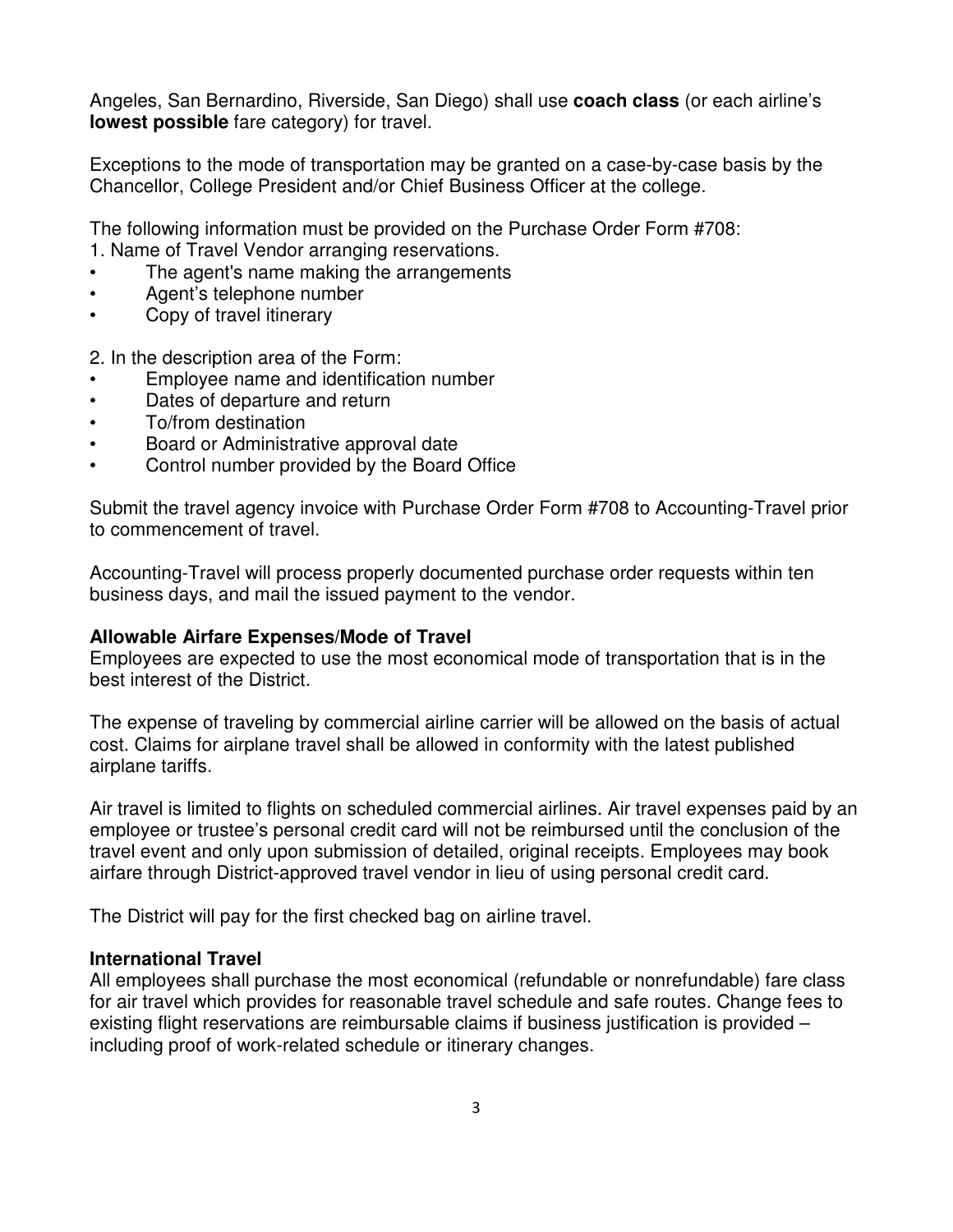The District will pay for the first checked bag on airline travel and excess baggage fees if work-related.

# **Time of Arrival**

Persons attending conventions or conferences are expected to arrive as near to time conference is scheduled to start, as transportation schedule will permit. The District shall not pay for expenses incurred for periods of time not related to District business.

# **International Travel**

The employee is allowed to arrive up to 36 hours prior to a scheduled event, conference, or meeting if travel time to destination exceeds more than eight hours. If travel time to destination is less than eight hours, traveler is allowed to arrive up to 24 hours prior to a scheduled event or meeting. Expenses for arrival time, including overnight layovers and early hotel check in fees, are a reimbursable claim. Cost incurred due to flight cancellations or travel delays while in transit (not including initial embarkation) such as hotel/lodging, air travel, ground transportation, and meals and incidentals, is a reimbursable claim.

# **Time of Departure**

Persons attending conventions or conferences should depart for home upon the first available transportation following the last session, except, if such departure would be a hardship because of timing. The District shall not pay for expenses incurred for periods of time not related to District business.

# **International Travel**

Employee is allowed to depart up to 24 hours after a scheduled event, conference, or meeting. Expenses incurred during this grace period, including overnight layovers and late hotel check fees, are a reimbursable claim. Cost incurred due to flight cancellations or travel delays while in transit such as hotel/lodging, air travel, ground transportation, and meals and incidentals is a reimbursable claim.

# **Hotel/Motel Reservations**

Submit the Purchase Order Form #708 to Accounting-Travel with the following information: 1. Suggested vendor's name, address, and phone number of hotel/motel and the name of the reservation clerk if known.

2. In the description area of the Form:

- Employee name and identification number
- Dates of arrival and departure
- Name of conference
- Deadline date for deposit to be received
- Board or administrative approval date
- Control number provided by the Board Office
- Hotel reservation with the confirmation number and related charges

Accounting-Travel may prepay one night's lodging as a deposit. The requestor must pay any additional cost of lodging and request reimbursement by submitting the **Chrome River Expense Claim for the approved travel.**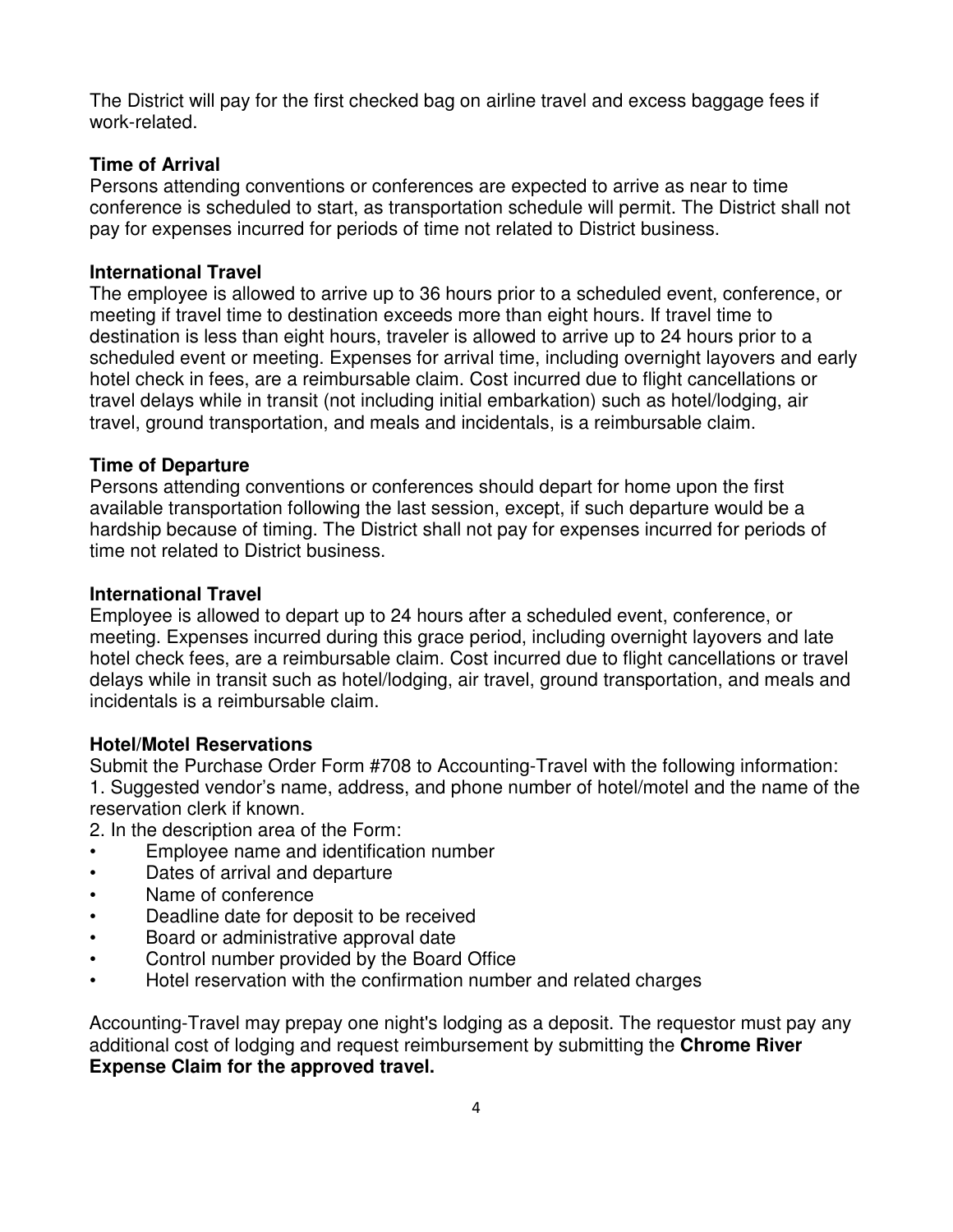Lodging expenses are reimbursed for the actual dates of the approved conference (the night before or the night the conference ends may be reimbursed if supported by a written statement explaining the necessity).

Lodging expenses may be reimbursed for travel within 50 miles of the employee's or trustee's home or the District, with written explanation from the employee or trustee as to the necessity of lodging. However, due to IRS regulations related to non-accountable reimbursements, this is taxable income to the employee and will be reported on the employee's W-2 as income.

An original itemized receipt and guest folio from the hotel which states the name of the employee or trustee, number of guests, dates of stay, room rate, and any associated taxes and fees for lodging expenses must be submitted with a reimbursement claim to be allowable. This information must also be submitted even if lodging expenses are prepaid by the District.

#### **Provisions for Advance of Funds**

Personal advance can be paid in lieu of first night's lodging.

#### **Conference Advance**

Contact District Accounting-Travel to request an advance of funds. This is not available for non-District funded events.

The Board of Trustees' Letter of Authorization indicates the daily rates and instructions for an advance of funds.

An advance of funds may be made available ten days prior to the commencement of travel, subject to proper documentation and Board approval.

### **International Travel**

District Accounting may provide full advance based on prevailing per-diem reimbursement rate for lodging established by the federal General Services Administration per city of conference or meeting if traveler is not issued a District credit card.

District Accounting may provide full advance based on prevailing per-diem reimbursement rate for meals and incidentals established by the federal General Services Administration per city of conference or meeting, including travelers who are issued a District credit card as cash advances on the District credit card are not allowed. Advance may be used to pay for any reimbursement expenses related to international travel.

#### **REQUESTING REIMBURSEMENT OF CONFERENCE/TRAVEL EXPENSES**

Each person authorized to attend a conference using District funds will receive a letter of authorization from the Board Office. The Chrome River Travel Expense Reimbursement Claim should be completed within ten days, 14 days for international travel, after completion of the conference/travel regardless of whether out-of-pocket expenses are expended. The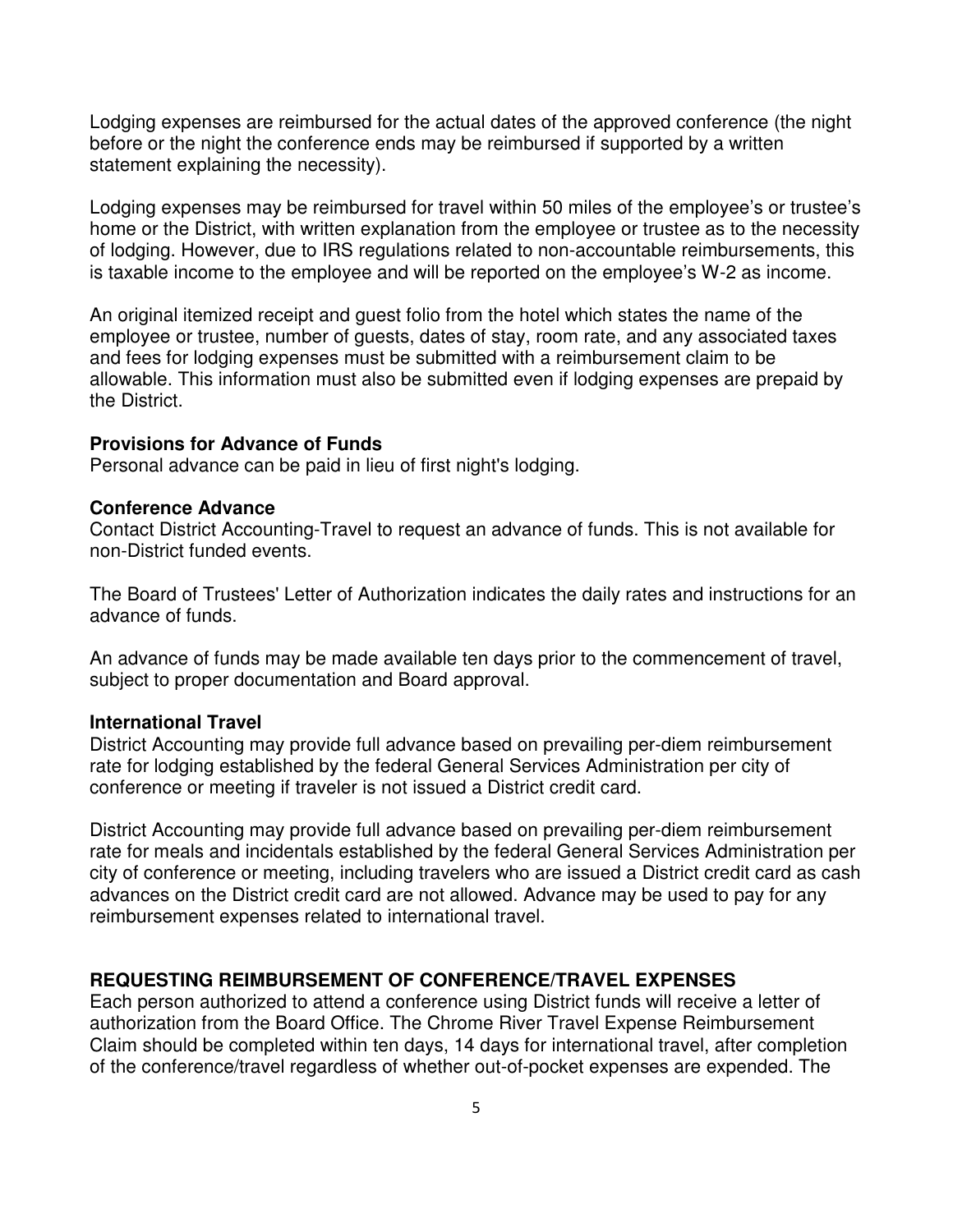Form must be submitted to close the file.

All claims for travel shall be itemized on a Chrome River Travel Expense Reimbursement Claim.

# **Claims for Reimbursement**

The Chrome River Travel Expense Reimbursement Claim must be completed in its entirety. Those expenses for which reimbursement was pre-approved shall be the only items listed. The claimant **cannot** be reimbursed for the following:

- Tips (unless printed on the bill)
- Personal phone calls
- Extra hotel amenities (fees for movie rentals, gym usage, etc.)
- Membership fees
- Portage
- Expenses incurred for spouse or other family members
- Leisure tours or personal side trips
- **Laundry**
- Any items not covered by Chancellor, College President or designee or Board approval

Claims for reimbursement for international travel may include:

- Printing fees for District related collateral or travel documents
- Laundry and dry cleaning for every six days of travel
- Premium Internet or Wi-Fi access
- Sim cards or mobile phone rental
- Work-related local and long distance calls
- Passport, passport photos, and visa entry fees
- Vaccinations required for travel to certain regions
- Currency exchange fees

Attach original paid receipts or documentation which indicate proof of purchase.

**Meals** – Reimbursement for meals will be paid upon submission of original itemized receipts. If the receipt covers more than one person, the items consumed by the employee or trustee must be listed separately (rates and instructions are listed on the Claim for Reimbursement).

If itemized receipts are not provided for meals, reimbursement shall be paid at the Per-Diem rate established by the GSA for the area of travel. If receipts are provided meal expenses shall not exceed \$64 per day.

If meals are included in the cost of a conference, convention, committee meeting, training seminar, etc., charges for additional meals or a substitute for the included meals will not be reimbursed unless the employee has provided a written explanation of the necessity to do so (special diet, medical issues, etc.)

When meals are charged to hotel room, the original itemized receipt for the meal must be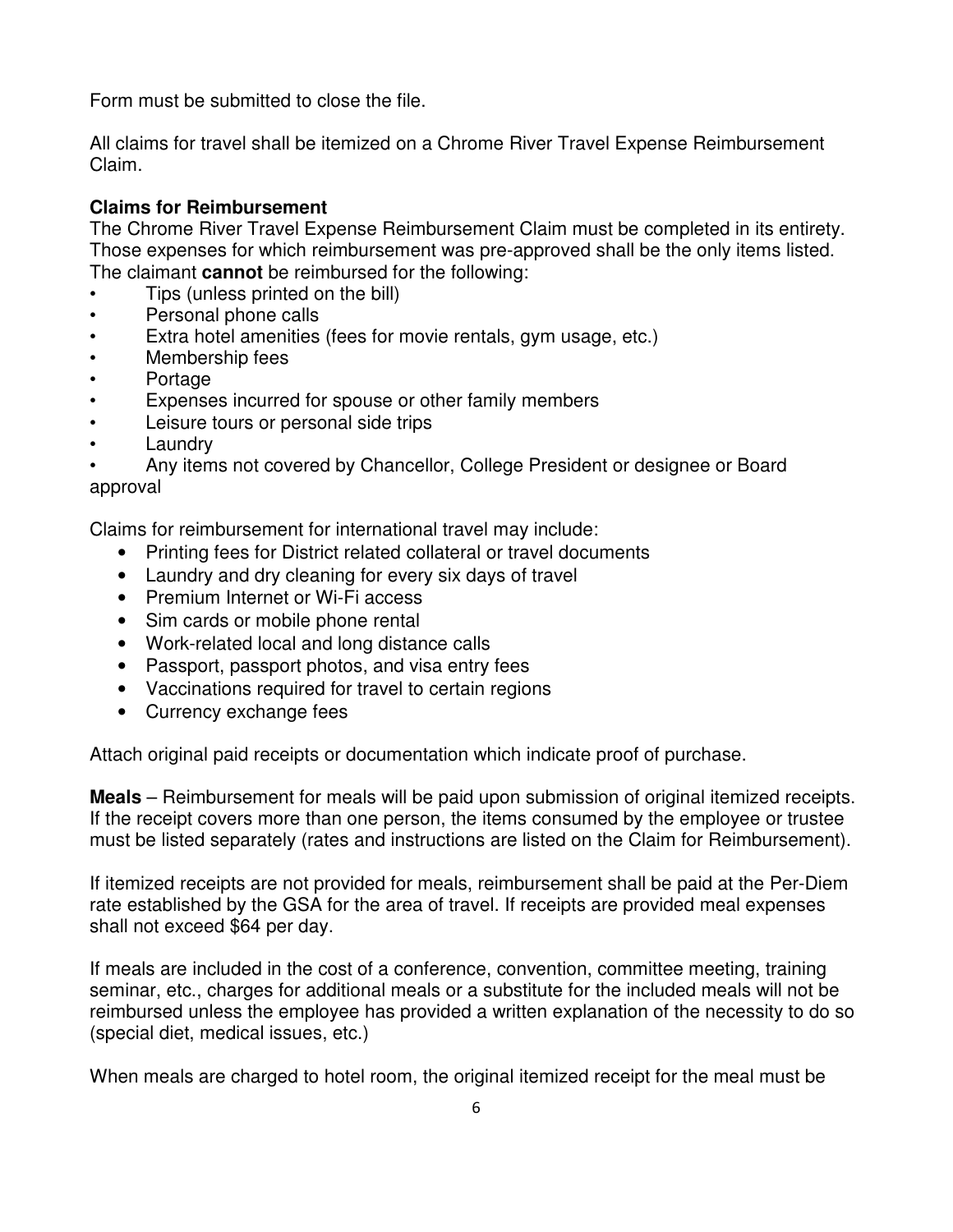provided; a line-item charge on the hotel bill is not sufficient documentation.

# **International Travel**

Reimbursement for meals will be paid upon submission of original itemized receipts if charged on the District credit card. If the receipt covers more than one person, the items consumed by the employee or trustee must be listed separately (rates and instructions are listed on the Claim for Reimbursement).

If itemized receipts are not provided for meals, reimbursement shall not exceed the prevailing per-diem rate established by the federal Department of State at www.state.gov/trave/ per city of travel.

If meals are included in the cost of a conference, convention, committee meeting, training seminar, etc., charges for additional meals or a substitute for the included meals will not be reimbursed unless the employee has provided a written explanation of the necessity to do so (special diet, medical issues, etc.).

### **Mileage**

District employees performing District services, regardless of funding sources, will be reimbursed, as provided by Education Code Section 87032 for authorized actual and necessary expenses incurred. Travel allowances will be limited to Education Code requirements, contractual agreements, necessity of travel, and this administrative procedure.

The Headquarters for claiming travel allowances is the location assigned by the immediate supervisor. The assigned headquarters is the location to and from which mileage reimbursement is authorized. For employees who spend more than fifty percent of their assigned days at one location, that location will be designated the headquarters location. For employees with less than fifty percent of their assigned days in one location, a centralized location in the most predominantly traveled area will be designated the headquarters location.

Mileage by private automobile shall be at the current Internal Revenue Service (IRS) mileage rate, as approved by the Board of Trustees.

Travel by personal automobile must be specifically authorized and reimbursement will be made based on exact mileage, which shall **not** exceed the coach class airfare equivalent amount. It is the claimant's responsibility to submit a price quote from an outside source (such as a travel agency, Internet, etc.) for the coach airfare equivalent, as determined by District Accounting-Travel, indicating the exact same dates the passenger would have flown.

When more than one individual attends the same event and private transportation is used, carpooling is strongly encouraged. If two or more employees or trustees share a personal vehicle, only one employee or trustee shall be reimbursed for mileage expenses.

The District will reimburse telephone calls that are work related and are clearly listed on the hotel portfolio.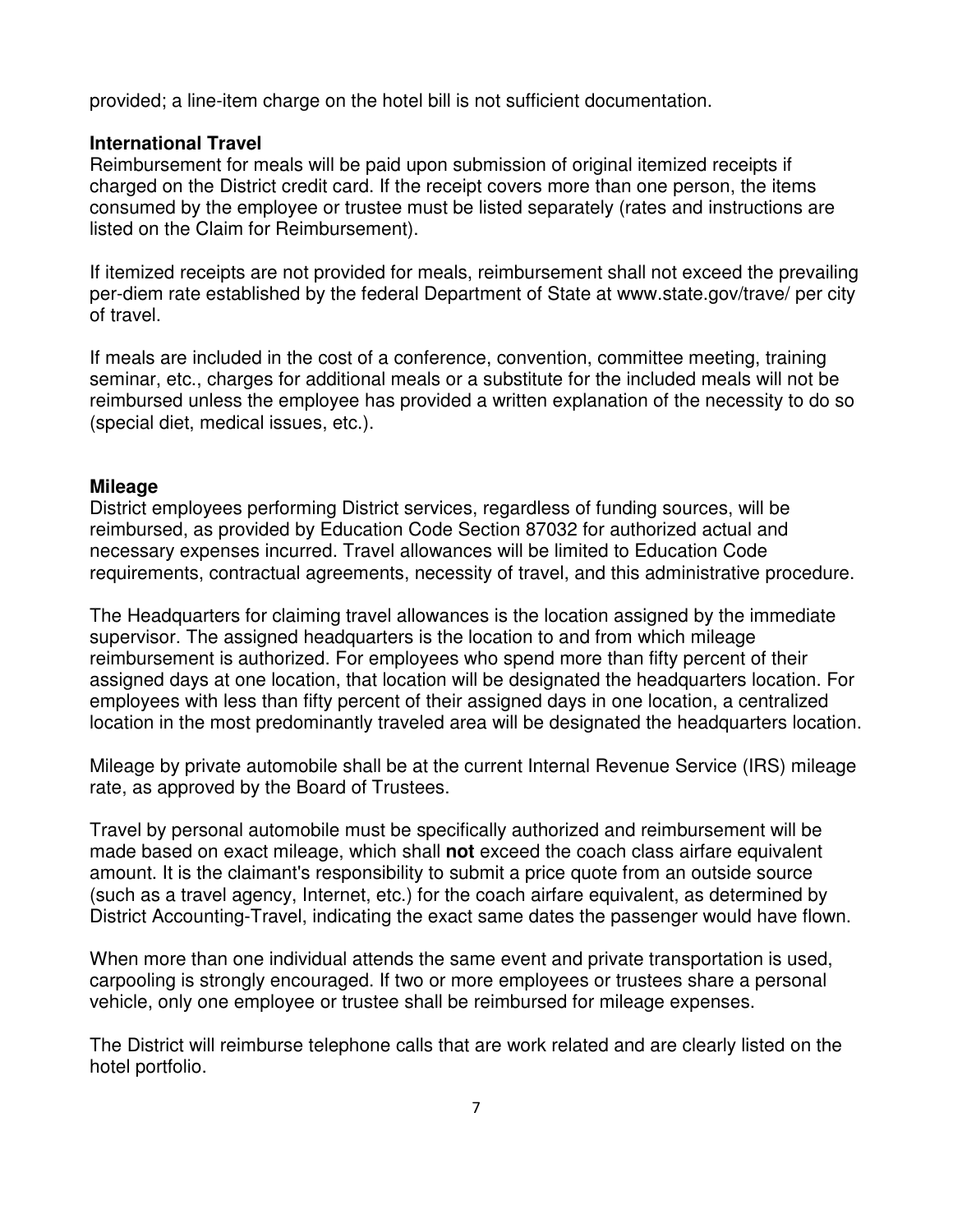Reasonable taxi/shuttle/limousine fees -transportation reimbursement shall include mileage to and from the airport when air travel is involved. Reimbursement for taxi/shuttle /train/ Bart will be paid upon submission of original itemized receipts.

District employees who receive a monthly travel stipend may claim mileage reimbursement only for travel outside of Orange County, with mileage calculations beginning upon exit from Orange County and terminating upon return into Orange County.

#### **Automobile Travel**

In cases where authorized travel is by District‐owned automobile, actual and necessary travel expense will not include mileage expense.

Travel reimbursement will be made for travel to/from the job location and headquarters when an employee uses his/her own vehicle for official District business in the performance of regularly assigned duties.

If an employee is directed to begin or end their work day at a work site that is not their normal work location, reimbursement would only be authorized for the additional mileage beyond the normal commute distance.

The use of the most economical vehicle will be required, whenever available. Employees are encouraged to carpool in rented vehicles when possible. Rental car expenses must be supported by receipts. The District's insurance policy is secondary for purposes of physical loss of, or damage to, rental vehicles.

Employees are required to secure short-term, full-coverage automobile insurance from the vehicle rental agency at the time of rental. Employees shall be reimbursed for the nominal insurance coverage fee, provided that such fee is included in the expense reimbursement request.

#### **International Travel**

All employees shall use the most economical mode of ground transportation in the best interest of District which provides for reasonable travel schedule and safe routes. This may include a personal driver, hotel car, rental car, ride share, bus, subway, train, bullet train, etc. Any expense of traveling by public or private carrier will be allowed on the basis of actual cost substantiated by written receipt.

Employees returning from an international trip where flight time exceeds eight hours may book an executive airport shuttle if home residence is more than 20 miles from the airport of disembarkation.

#### **Public Carrier Travel**

The expense of traveling by public carrier (rail, bus, airplane, etc.) will be allowed on the basis of actual cost. All employees shall use the most economical mode of transportation where practical and in the best interest of the District. If the requestor uses a more expensive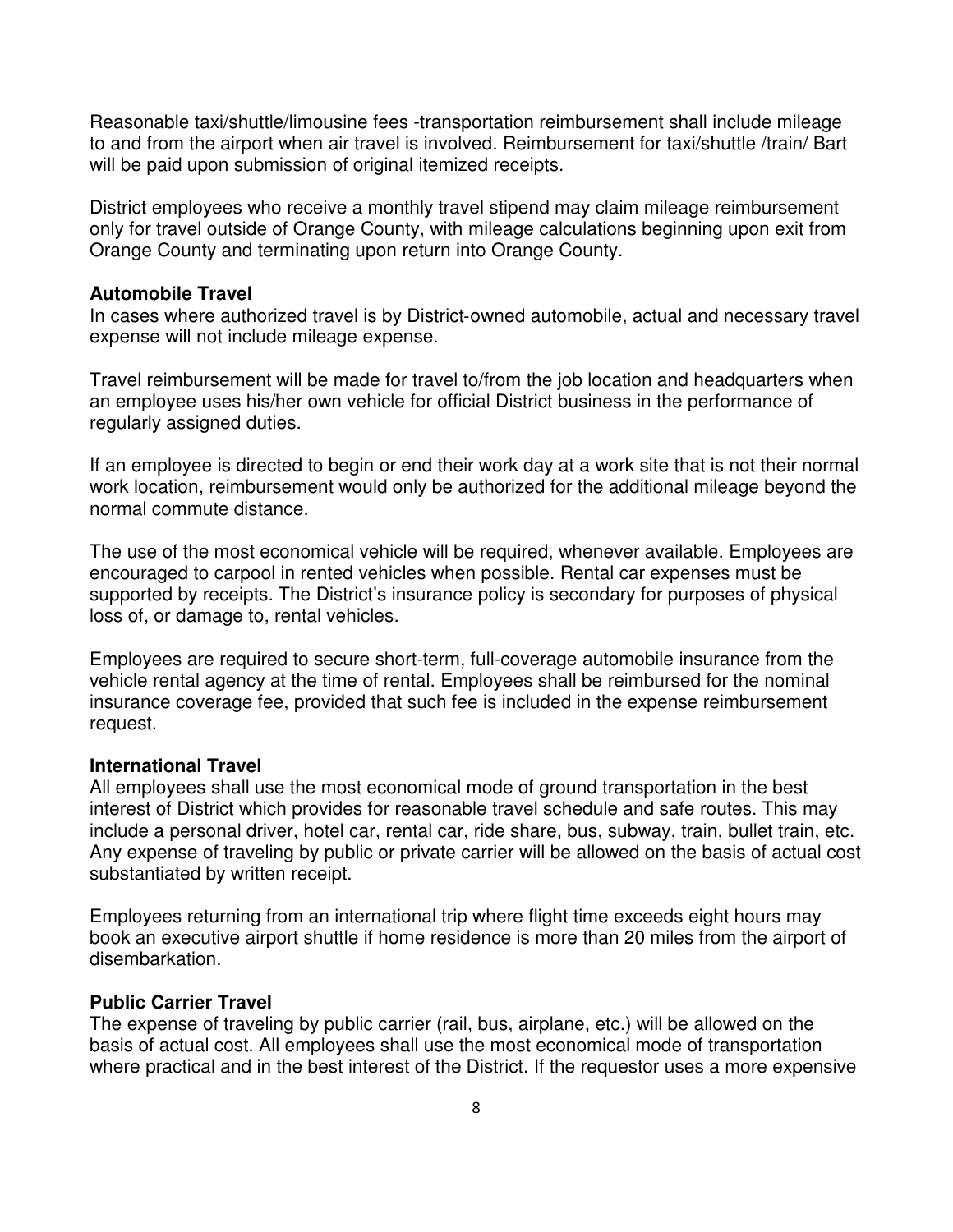mode of transportation, the District will only reimburse at the most economical travel rate, as determined by District Accounting-Travel. Direct expense and the employee's time will be considered in the choice of method of transportation.

#### **Lodging**

Reasonable and necessary lodging will be reimbursed as supported by receipts. All lodging must be in the geographical area of the conference or meeting and must be approved in writing in advance by the Chief Business Officer or designee(s).

When an employee shares lodging with a non‐District traveler (spouse/partner, members of a family, friends, etc.), reimbursement to the employee is limited to the rates for the District traveler only. Except in extenuating circumstances, as described above, lodging will not be paid when the conference or meeting is within commuting distance - 50 miles radius of the employee's or trustee's home or the District office. The District traveler should always request the government/ conference/most economical rate and request that the Transient Occupancy Tax be waived at the time of the reservation and/or check-in.

Overnight lodging for employees living within the geographical area of the conference meeting may be approved with written explanation from the employee as to the necessity of lodging.

#### **International Travel**

Hotel/lodging cost must stay within the prevailing per-diem reimbursement rate for lodging as established by the federal General Services Administration per city of travel. If hotel/lodging cost is over the prevailing per-diem reimbursement, then justification must be provided when submitting conference reimbursement form.

If hotel/lodging is included in the registration cost for an event, conference or meeting, the employee must stay at the hotel/lodging provided.

**Meals** (including reasonable/customary gratuities and applicable local tax). Any expenses in excess of the maximum daily rate will not be reimbursed by the District.

#### **International Travel**

Meals, excluding alcohol, for educational partners, agents, or counselors that is economical and in the best interest of the District is a reimbursable claim.

**Miscellaneous Expenses** Certain miscellaneous expenses related to official District business will be allowed if identified, such as transportation, parking fees, internet access, taxi service, reasonable/customary gratuities, and telephone calls. Receipts will be obtained when reasonably possible. Expenses must be individually itemized and supported by documentation in order to be eligible for reimbursement.

**Non**‐**Reimbursable Items** The District will not provide reimbursement for parking or traffic violations, personal services, valet, auto repairs when using personal automobile, entertainment, trip insurance, or any expenses considered to be excessive. The District